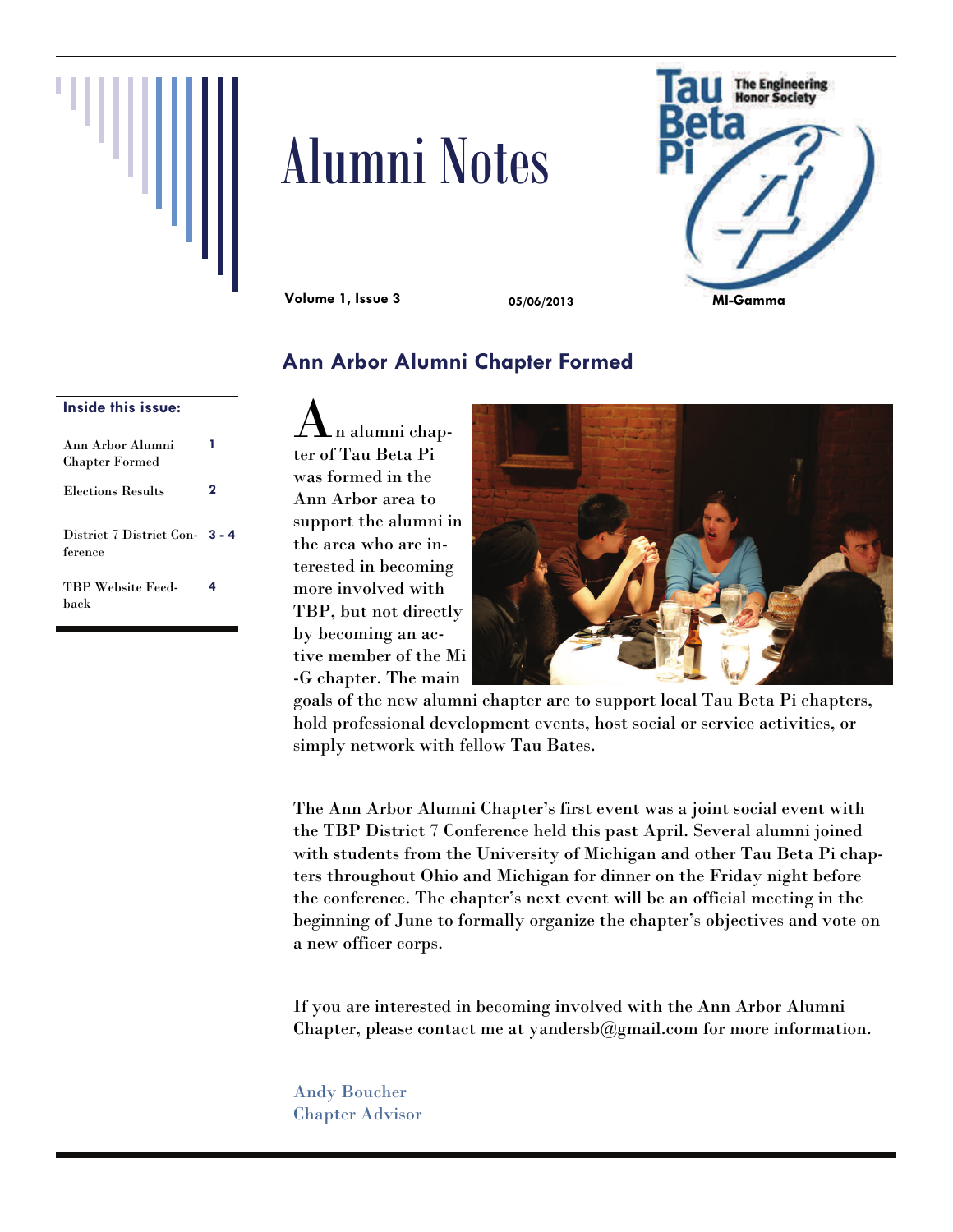## **Page 2 Election Results**

E lections were held in April and we have a lot of new faces to introduce to you. Without further ado, here are the new batch of officers for the MI-Gamma Chapter:

President: *Ryan Chen* Vice President: *Michael Angileri* Secretary: *Ariel Rose* Treasurer: *Joe Menzia* External Vice Presidents: *Mike Boyd and Natalie Eyke* Website Chair: *Jae Kim* Service Chair: *Marc Biondo* Corporate Chair: *Cam McBride* Activities Chair: *Jacob Texel* Graduate Student Coordinator: *Ethan Stark* New Initiatives Chair: *Shannon Liu* K-12 Outreach Chair: *Laura Kruger and Alex Waselewski* Campus Outreach Chair: *Josh Kempfer* Intersociety Chair: *Leo Devota* Membership Chair: *Kelsey Hockstad* Operations Chair: *Ruiqi Chen* Publicity Chair: *Ki-Joo Sung* Historian: *Gina Calco*



*President for Fall 2013—Ryan Chen* 

Chief advisor: *Paul Kominsky* Alumnus advisor: *Pritpaul Mahal, Andy Boucher* Graduate student advisors: *Elson Liu, Kyle Lady (elected for 3 years) Mike Hand Nathan Rowley (elected for 0.5 years) Sarang Supekar (reelected for 1.5 years)* 

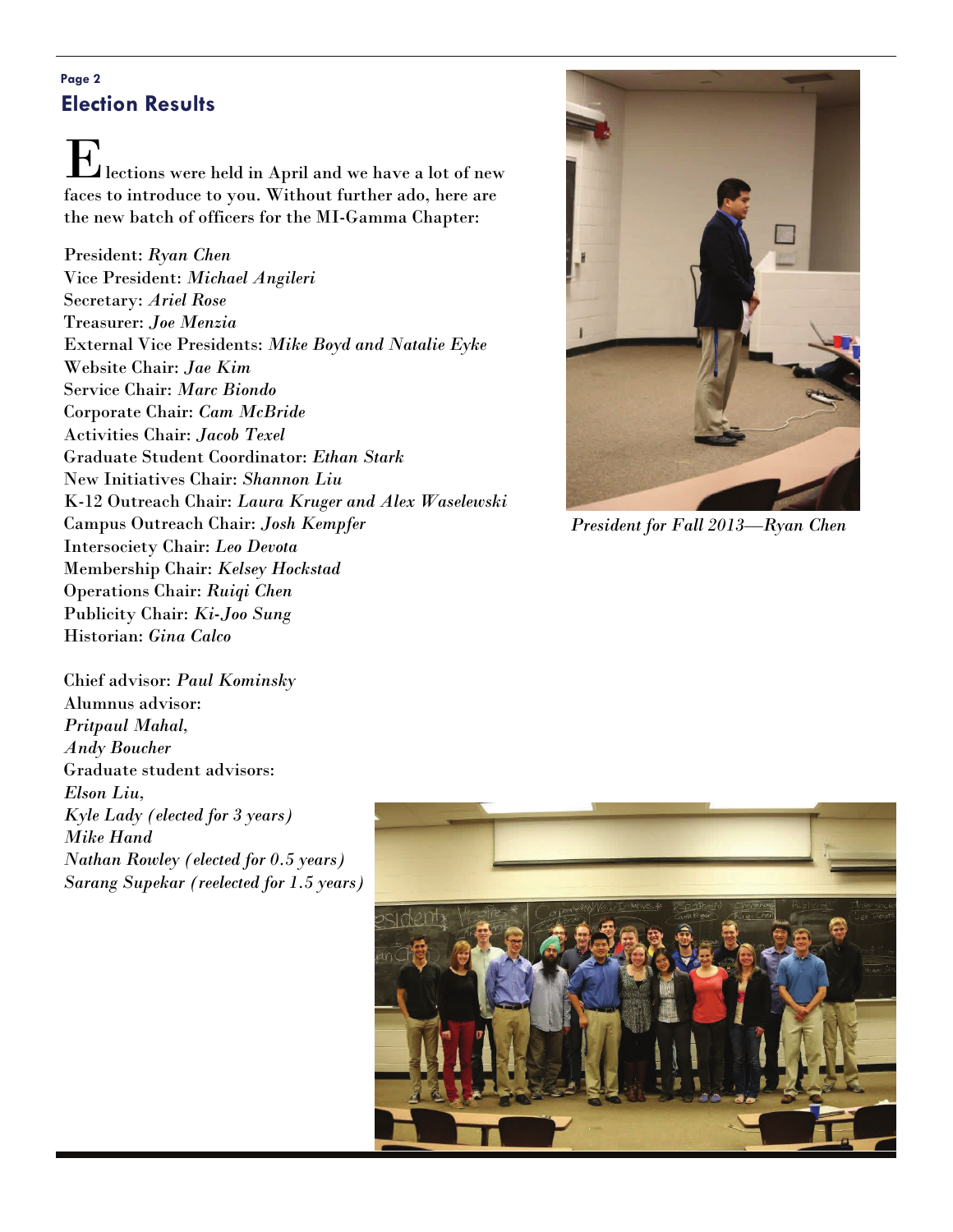## **Page 3 District 7 District Conference**

t the beginning of April, Michigan Gamma. hosted the annual District 7 District Conference. About 90 Tau Bates from all over the lower peninsula of Michigan and Ohio came together for the weekend to get to know each other and the Tau Beta Pi society. The activities began Friday evening with a gathering at The Original Cottage Inn in downtown Ann Arbor. Conference attendees and area alumni enjoyed a dinner of pizza and pasta, while socializing with each other.



The conference commenced Saturday morning at the Michigan League when the District Directors lead the attendees through a full day of events. The first order of business was the semester simulation activity, where the attendees are split into groups representing different chapters. The simulation begins and each group must go through the actions that every chapter needs to perform throughout the semester in the correct order and with the correct timing. The groups were mostly successful, but the activity provides a sense of all the responsibilities of a chapter and how much energy is required.

District ICE is one of the most insightful and beneficial activities of a Tau Beta Pi Conference. This activity forms groups of members from different chapters to talk about issues that their chapter is having and to share ideas for areas of improvement. Attendees brainstorm ideas or suggest how their chapter handles situations. The group discusses issues of how to get people more involved or how to make the Tau Beta Pi image more visible on campus and in the community. These new ideas allow chapters to grow in strength and numbers. The experience of learning how other chapters are run is often eye open-



ing, as attendees realize the uniqueness of each chapter in the organization.

Several conference attendees spent the morning away from the conference to attend Michigan Gamma's MindSET module. A lot of chapters have not even heard of the MindSET program and still others do not know the means of starting the program. Michigan Gamma wanted to provide those chapters with the opportunity to witness the event in action to see its power and offer advice about how to run the program. Awareness of the program was greatly increased. Dr. Jonathan Earle, the founder of the MindSET pro-